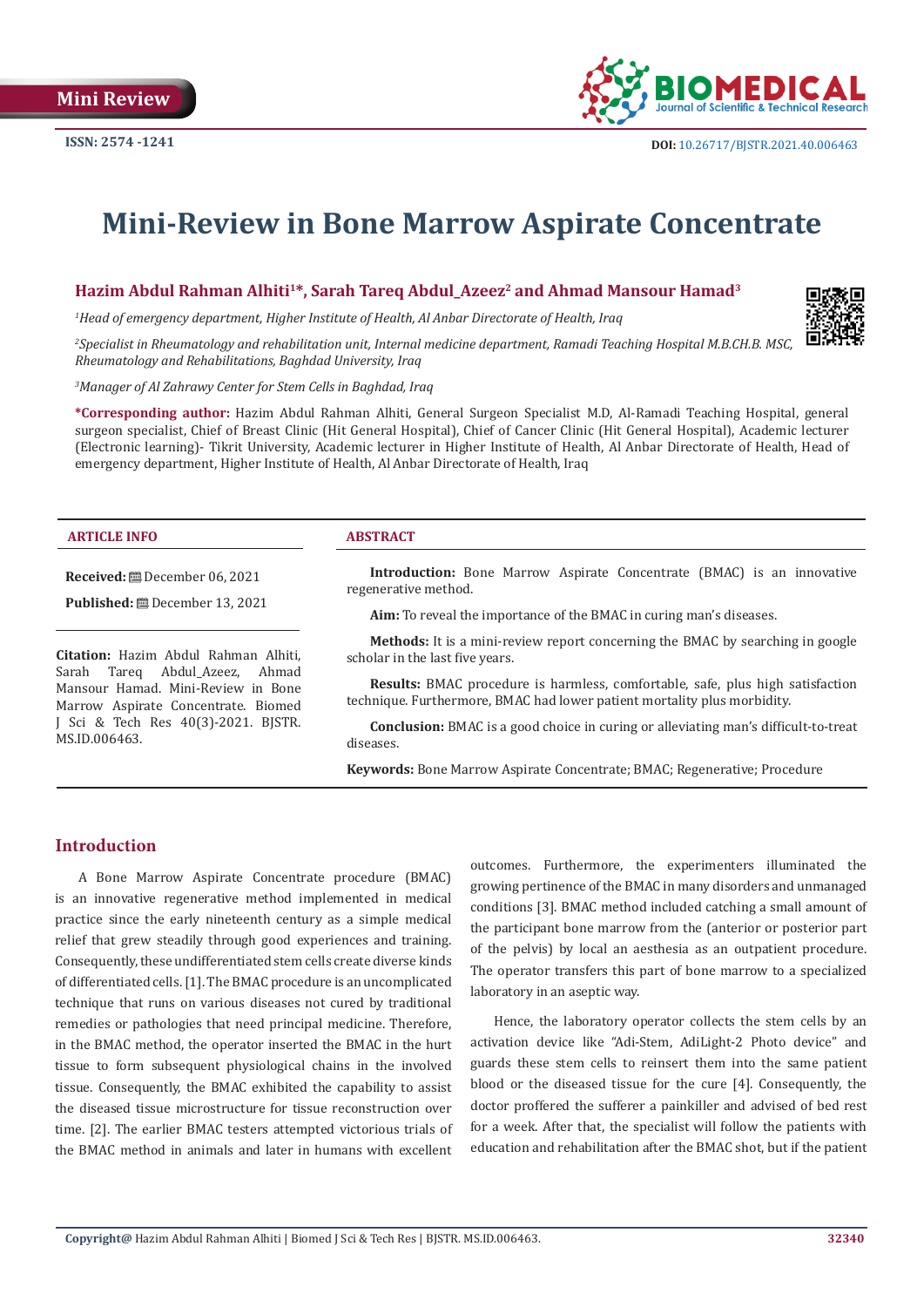did not benefit from the first shot of BMAC, the physician gave a second injection after three weeks [5]. BMAC accommodates immature stem cells plus growth factors, which gave more influence than the "autologous platelet-rich plasma". Hence, this plasma holds the growth factors only. Afterward, this essential contrast offers the BMAC effectiveness in tissue regeneration plus emblematic symptom amelioration [6]. In 2020, the Food and Drug Administration (FDA) in the USA approved "blood-forming stem cells" or "hematopoietic progenitor cells" from umbilical cord blood, but in 2021 the USA approved other types of stem cells. Nevertheless, some principal academic hospitals in the USA and developed nations with excellent results. Further, Native Stem Cell Hospitals practiced BMAC treatment following 2014. Moreover, in 2020 the Food and Drug Administration acquired specific guidelines [7].

#### **Uses of BMAC**

### **A. Musculoskeletal Conditions**

- **1.** Accelerate Fracture Healing
- **2.** Cure Non-United Fractures
- **3.** Cure Early Osteoarthritis
- **4.** Reliving Osteoarthritic Pain
- **5.** Cure Early Osteonecrosis
- **6.** Enhance Cartilage Repair and Capacity
- **7.** Cure Osteochondritis
- **8.** Delay Arthritic Progress
- **9.** Cure Ligament Injuries
- **10.** Cure Disc Disease
- **11.** Heal Meniscal Injuries
- **B. Skin**
- **1.** Heals Chronic Skin Wounds
- **2.** Treat Chronic Skin Ulcers
- **3.** Treat Difficult Burns
- **C. Nerves**
- **1.** Cure Spinal Cord Injuries
- **2.** Heals
- **3.** Cerebral palsy
- **D. Wounds**
- **1.** Heal chronic wounds
- **2.** Repairing muscle loss
- **3.** Improve muscle healing
- **E. Diabetes**
- **1.** Cure type 1 diabetes mellitus
- **2.** Lowering blood sugar in type 2 diabetes mellitus
- **3.** Repair diabetic foot
- **F. Ischemia**
- **1.** Congestive Heart Failure
- **2.** Heart Failure
- **3.** Critical limb ischemia
- **G. Eye Diseases**
- **1.** Usher syndrome
- **2.** Serpiginous Choroidopathy
- **3.** Dominant Optic Atrophy
- **H. Ear Diseases**
- **1.** Usher syndrome
- **2.** Ear Cartilage loss
- **3.** Cochlear disease
- **I. Brain**
- **1.** Autism
- **2.** Stroke
- **3.** Traumatic Brain

#### **Complications of BMAC**

- **A.** Most of those complexities are minor and settle spontaneously.
	- **1.** Pain in situ
	- **2.** Simple discomfort
	- **3.** Hematoma
	- **4.** Numbness
	- **5.** Need repeated applications

#### **Limitations of BMAC Procedure**

- **1.** Not Licensed in Some Countries
- **2.** Expensive
- **3.** Not In Health Insurance List
- **4.** Repeated Injections
- **5.** Need Special Laboratory Tools